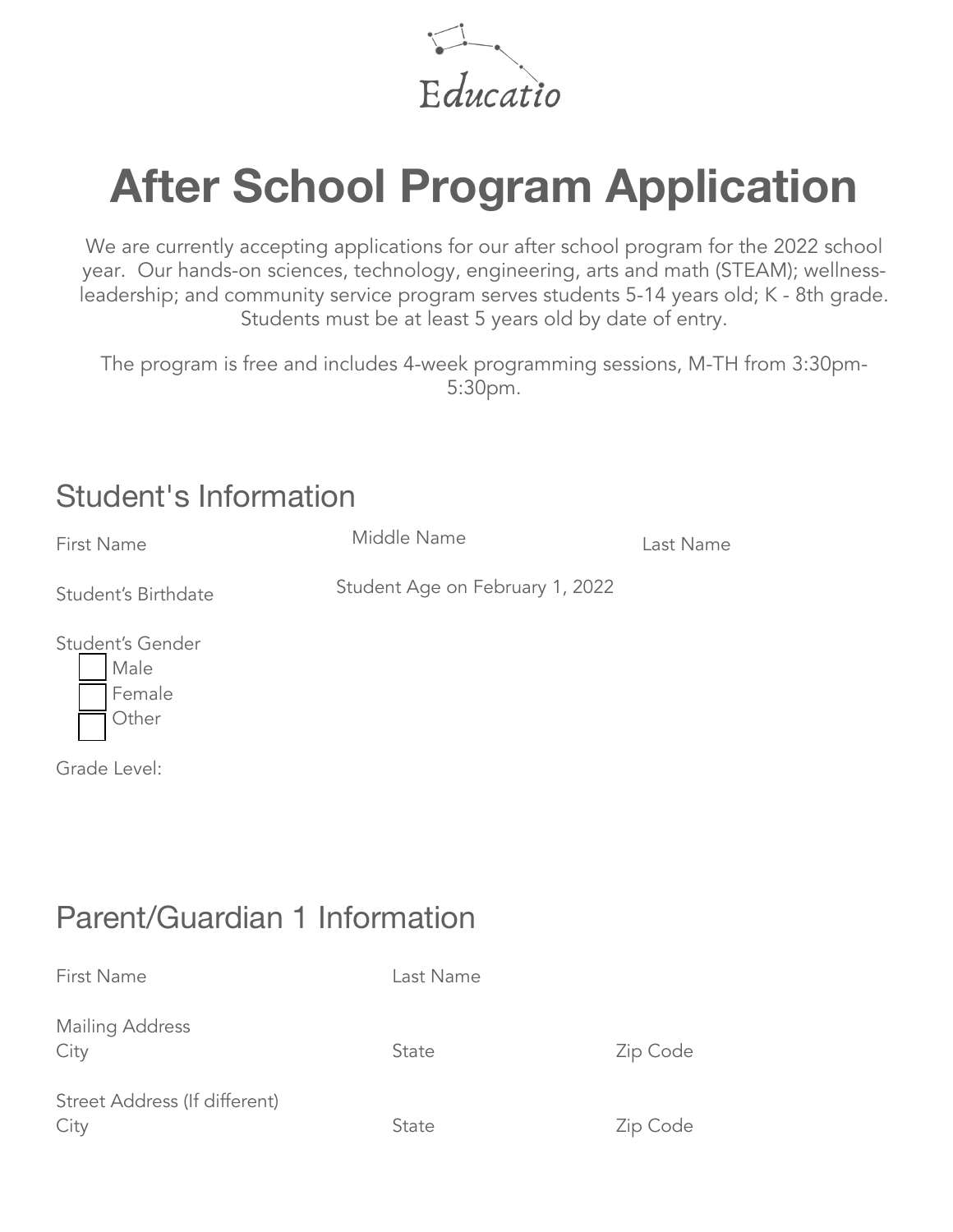

Primary Email Occupation Employer Name Work Phone

Mobile Primary Phone **Home, Secondary Phone** 

## Parent/Guardian 2 Information

| <b>First Name</b>                                   | Last Name |                       |
|-----------------------------------------------------|-----------|-----------------------|
| Mailing Address<br>City                             | State     | Zip Code              |
| Street Address (If different)<br>City               | State     | Zip Code              |
| Mobile Primary Phone<br>Primary Email<br>Occupation |           | Home, Secondary Phone |
| <b>Employer Name</b>                                |           | Work Phone            |

# Home Life

| Student's Living Arrangement - Click all that Apply |                    |
|-----------------------------------------------------|--------------------|
| <b>Both Parents</b>                                 | Parent/ Guardian 2 |
| Parent/ Guardian 1                                  | Other              |
|                                                     |                    |

Who lives in the student's home and what is their relationship to the child? Please include any significant role they may play in your student's life.

What languages are spoken at home?

# Student Education Information

Student's Current School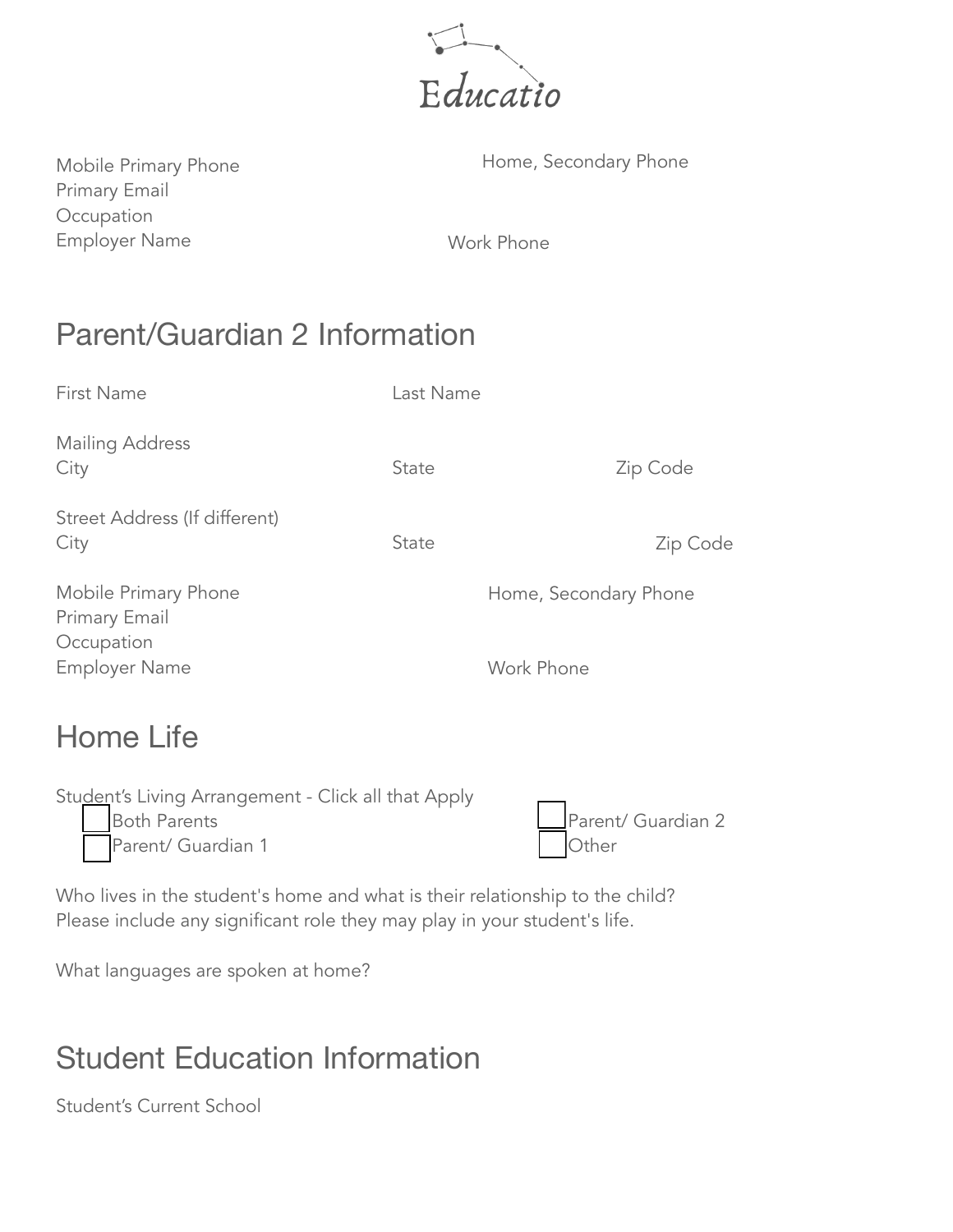

Does your student have an Independent Education Plan? Please provide summary of additional needs.

Does your student need additional support with reading or math?

#### About Your Student

What are your student's interests and favorite activities outside of school?

What is his or her greatest area of strength?

What is his or her greatest area of need?

How does your child relate to parents/siblings/peers?

Any additional information that you would like to share to give us a fuller understanding of your child?

#### Parent/Guardian Statement

What you looking for in a supplemental educational experience for your child?

What is most important to you for an after school program?

We hope that families participate in the Educatio community as volunteers, financiers, supply scavengers, enthusiastic advocates, field trip chaperones, etc. How could you see yourself participating in the Educatio community?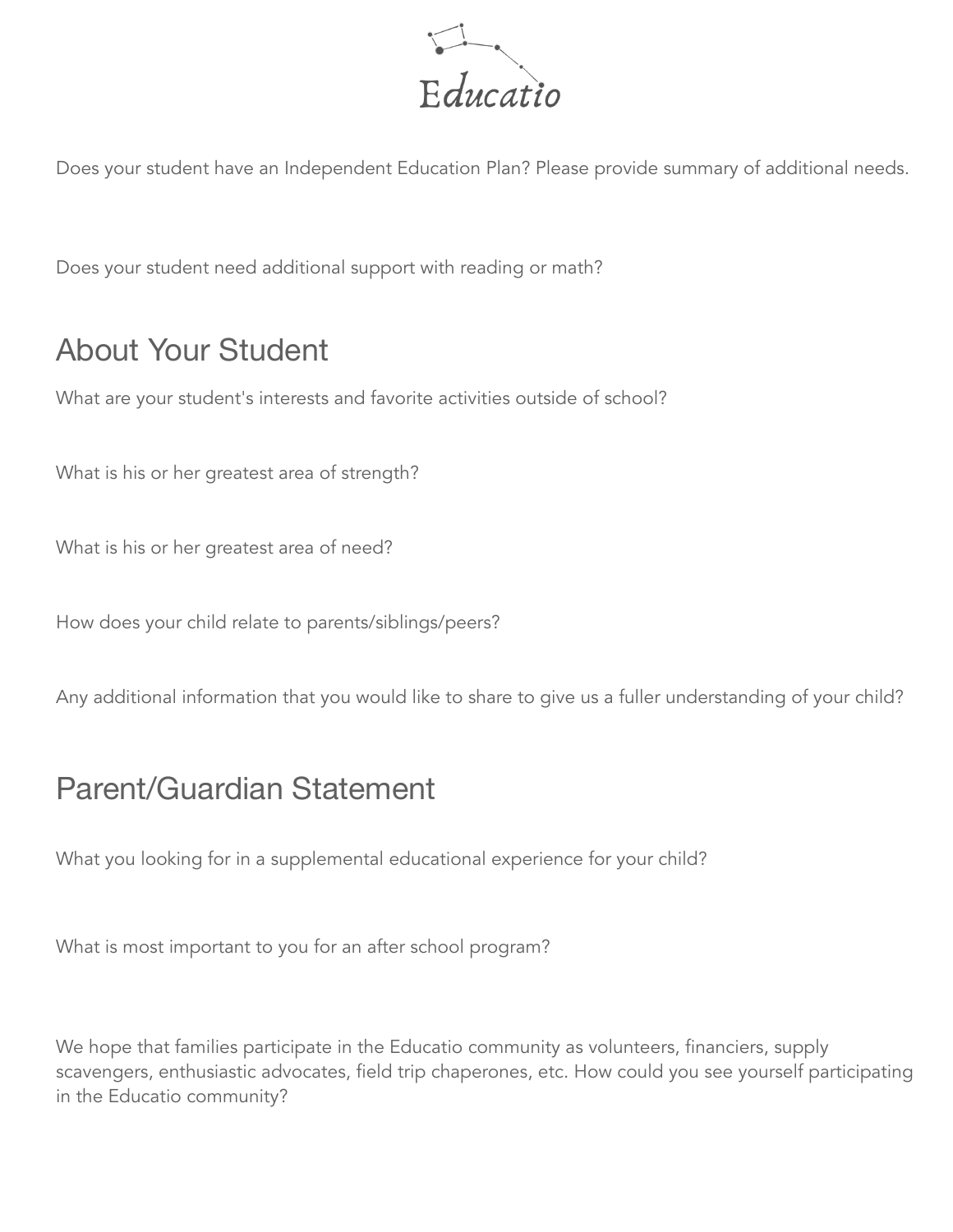$Educatio$ 

## Income Information Required for Grant Reporting:

Does your family qualify for free and reduced lunch program?

| <b>Free/Reduced Price School Meal Application</b><br><b>Income Guidelines</b> |          |                |                         |                           |         |  |
|-------------------------------------------------------------------------------|----------|----------------|-------------------------|---------------------------|---------|--|
| Household<br><b>Size</b>                                                      | Annual   | <b>Monthly</b> | <b>Twice a</b><br>Month | <b>Every Two</b><br>Weeks | Weekly  |  |
|                                                                               | \$23,828 | \$1,986        | \$993                   | \$917                     | \$459   |  |
| $\overline{a}$                                                                | \$32,227 | \$2,686        | \$1,343                 | \$1,240                   | \$620   |  |
| 3                                                                             | \$40,626 | \$3,386        | \$1,693                 | \$1,563                   | \$782   |  |
| 4                                                                             | \$49,025 | \$4,086        | \$2,043                 | \$1,886                   | \$943   |  |
| 5                                                                             | \$57,424 | \$4,786        | \$2,393                 | \$2,209                   | \$1,105 |  |
| 6                                                                             | \$65,823 | \$5,486        | \$2,743                 | \$2,532                   | \$1,266 |  |
| 7                                                                             | \$74,222 | \$6,186        | \$3,093                 | \$2,855                   | \$1,428 |  |
| 8                                                                             | \$82,621 | \$6,886        | \$3,443                 | \$3,178                   | \$1,589 |  |
| <b>Each additional</b><br>family member                                       | \$8,399  | \$700          | \$350                   | \$324                     | \$162   |  |

#### Tuition

Tuition for Education After School program is FREE. Tuition is supported through an OPI after school grant. This program will be funded through OPI for two years.

#### Enrollment Requirements

Due to a high demand for quality after school enrichment programming for Park County learners, we require 85 percent attendance each 4-week session to be re-enrolled for additional sessions, if arrangements aren't made prior to absence.

# Behavior Expectations and Culture

Educatio staff invests a lot of time to create and build a culture of safety, compassion, and community for all students. A large focus of the programming is wellness and leadership, social emotional learning, and healthy relationship building. If your child has needs beyond our resource capacity to meet their social emotional learning needs while maintaining a safe environment for all learners, we will notify parents and guardians to make changes and may potentially request that other arrangements for after school programming be made.

Questions and additional information can be directed to allison@vicenzi.org.